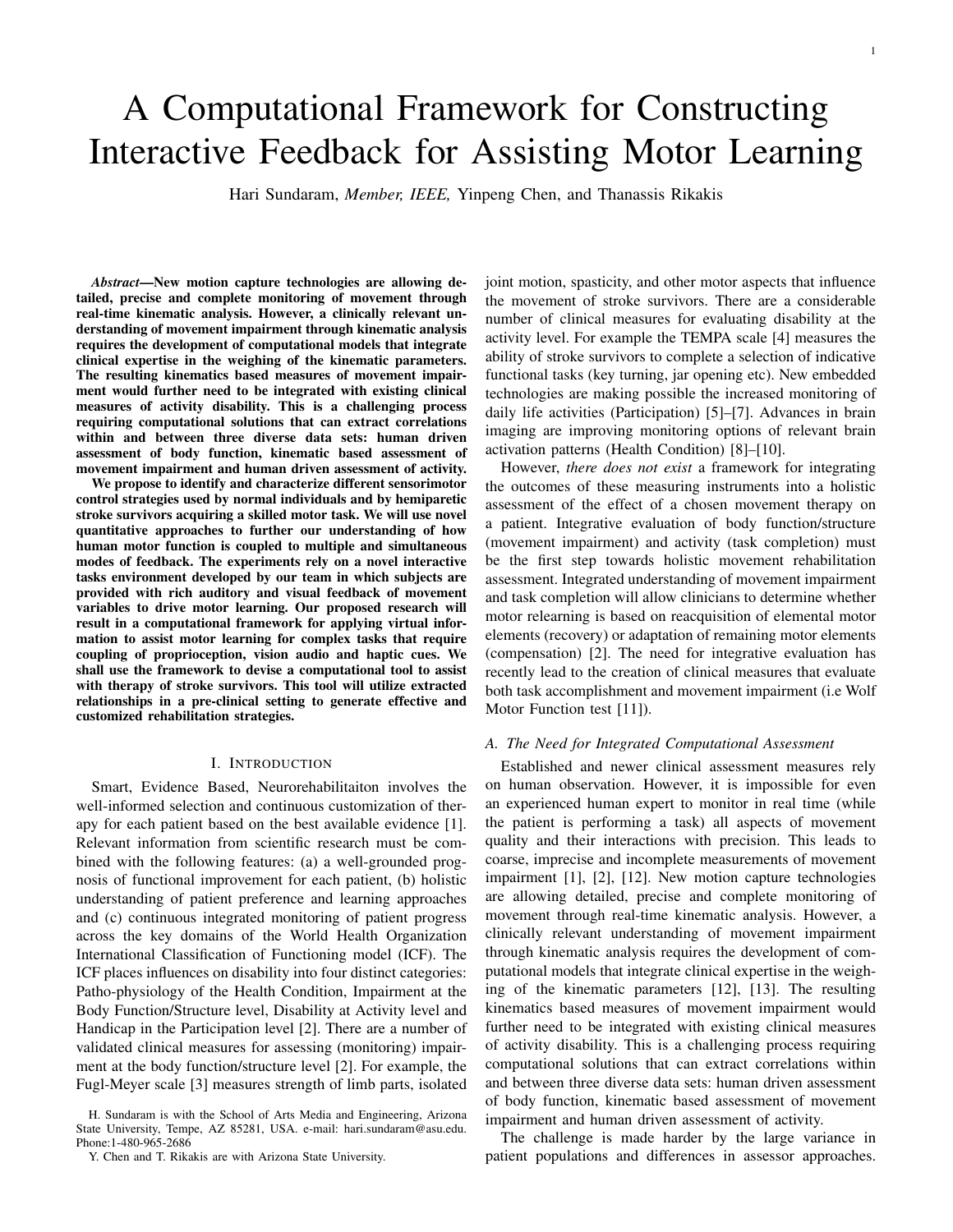Neurological disorders (resulting from disease or injury) vary in terms of severity and effects on patients' body function and activity. Different patients also have different therapy preferences, learning styles and learning rates. This means that the hierarchy and weights of movement elements to be treated for each patient will vary and learning progress may also vary. Therefore, the network of correlations within and between assessment measures will also vary for each patient. Furthermore, human driven clinical assessments shows the typical small variances that result from the training and preferred methodology of each assessor [14].

# *B. Our Approach*

We propose to identify and characterize different sensorimotor control strategies used by normal individuals and by hemiparetic stroke survivors acquiring a skilled motor task. We will use novel quantitative approaches to further our understanding of how human motor function is coupled to multiple and simultaneous modes of feedback, just as humans experience the physical world. The experiments rely on a novel interactive tasks environment developed by our team [15], in which subjects are provided with rich auditory and visual feedback of movement variables to drive motor learning (ref. Fig. 1). The system is capable of providing concurrent online information about errors in both extrinsic (spatial) and intrinsic (joint) coordinates. Our pilot studies have shown that such augmented feedback can substantially enhance recovery of motor function in stroke survivors [16], [17].

We propose to determine the relative contribution of several sensorimotor control strategies used in developing skilled motor behavior (e.g. how particular sensory channels conveying feedback signals are used to minimize intrinsic and/or extrinsic errors, which characterizes learning) first in normal controls then in stroke survivors. We will then determine whether different training regimens, for example engaging one or another previously identified sensorimotor strategy, are optimal for different subjects or subject groups. We will finally develop a general computational framework for extracting specific sensorimotor strategies employed to perform the task in each subject and for providing each subject with customized multisensory and multidimensional information to assist motor learning of complex motor tasks and operational demands.

Our proposed research will result in a computational framework for applying virtual information to assist motor learning for complex tasks that require coupling of proprioception, vision audio and haptic cues. We shall use the framework to devise a computational tool to assist with therapy of stroke survivors. This tool will utilize extracted relationships in a pre-clinical setting to generate effective and customized rehabilitation strategies. These strategies will then be applied in clinical and home-based settings. In general, the framework will facilitate the development of intelligent interactive environments where virtual information assists the learning of challenging movement tasks (i.e. telecontrol, rehabilitation).

# II. CONTEXT: AN INTERACTIVE MULTIMODAL SYSTEM

We have determined a set of high-level design guidelines for the construction of interactive feedback for assisting motor learning. The guidelines incorporate important principles of information processing used in the arts (visual arts, music and dance), cognitive science and in neural control. The guidelines assist the specification of appropriate sensory modality (visual, auditory, haptic) for both explicit and implicit cues and the integration of multiple concurrent sensory streams. The guidelines allow for manipulation of the time structure (synchronous or asynchronous, discrete or continuous) of subject interactivity and provide the ability to define usage goals for the information stream (e.g. for feedback or feed-forward adjustments, contextual switching). The guidelines promote the creation of coherence between movement and digital feedback through an action representation and the balancing of representational and abstract digital feedback elements to achieve various levels of distancing during training. Finally, the guidelines provide rules for online changes (adaptation) of the interactive feedback so as to maintain interest, avoid forming of dependencies and promote customized learning.



Fig. 1: A subject interacting with our system

We have developed an interactive system that applies these principles and have successfully used the system in the specific scenario of upper extremity stroke rehabilitation. The system provides multiple concurrent feedback streams allowing for integrated training of multiple movement components. The feedback denotes performance error and direction for improvement and can be provided over single task trials or multiple epochs. We are able to use consistent feedback mappings across different tasks thus promoting generalized learning. The virtual feedback elements have intrinsic reward value to motivate users. Furthermore, we have developed an innovative computational framework to support our interactive system. The computational framework currently has two key components: a computational index to measure learning in terms of kinematic performance and, algorithms to extract correlations between significant variables of kinematic performance and feedback. We are currently extending the latter by monitoring brain activity patterns through EEG during the interactive learning process though in anticipation of adding this as a third class of variables.

Our full-scale, stroke patient rehabilitation system works in real-time, using an array of 11 high-speed infrared cameras that track reflective markers on the patients arm. We have dedicated sub-systems for motion analysis, audio and visual feedback, system adaptation and archiving. This system has been successfully set up in Banner Baywood Hospital since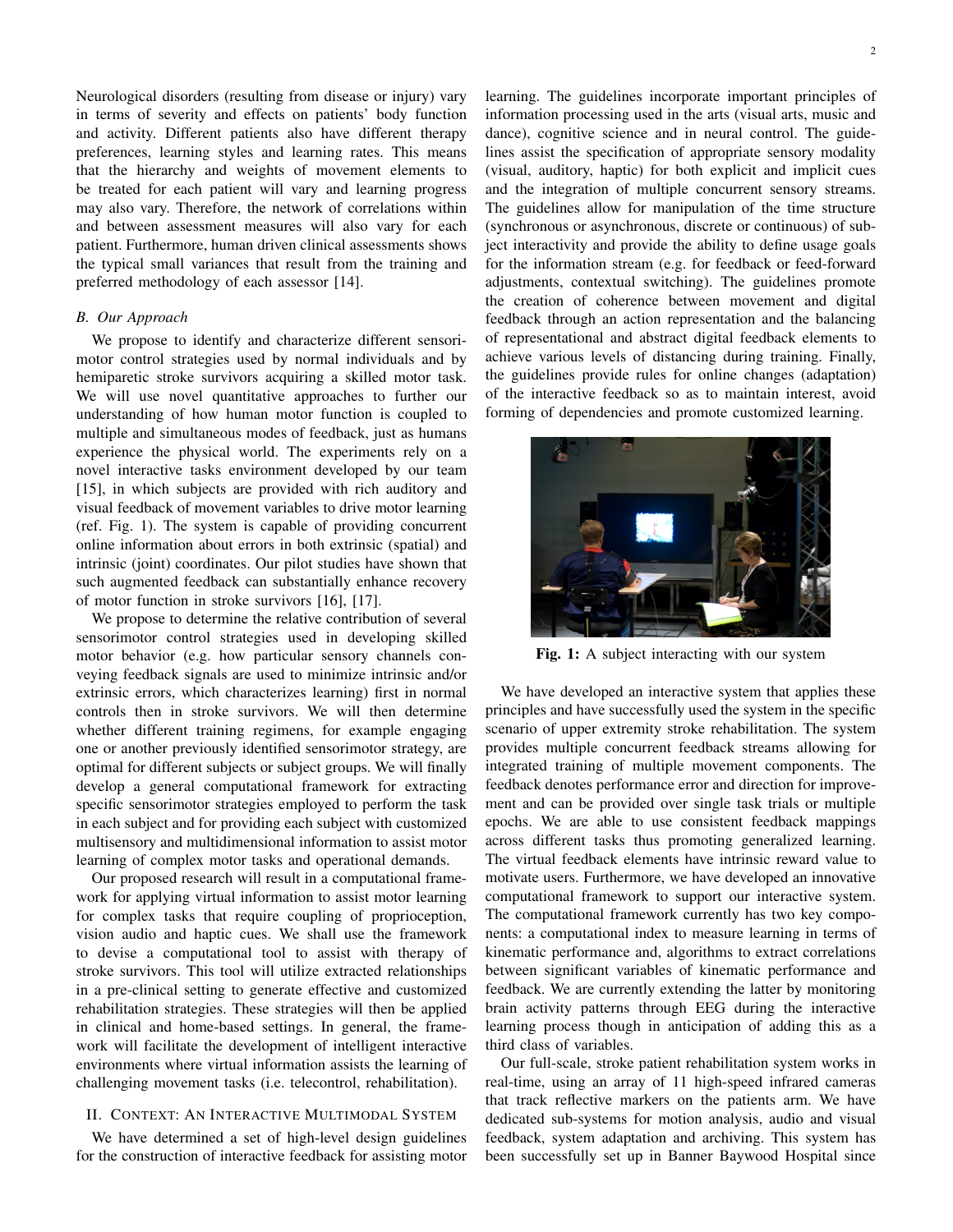spring 2009, and is being used to train patients. Eleven stroke survivors have been trained using our system and have shown substantial improvement in movement quality [16], [17]. Our system demonstrated improvement in both movement quality and clinical scores [16]. Furthermore, larger improvements in movement quality are seen during tasks where feedback is present when compared to tasks for which no feedback is provided [18], [19].

In this paper, we propose a computational framework for constructing interactive feedback via an integrative assessment of movement impairment, body function and activity. The two key components of the framework will be the kinematics based evaluation of movement impairment and the extraction of correlations between the computational assessment of movement impairment and the human expert (clinician) assessment of body function and activity. In recent work, we have developed a computational assessment of movement impairment [20].

## III. LEARNING HIGHER-ORDER RELATIONSHIPS

We propose to identify effective sensorimotor control strategies being used by each subject through the extraction of ternary relationships amongst sustained kinematic performance improvement indicative of motor learning, specific combinations of audio visual feedback and brain reorganization patterns monitored through EEG. We propose to learn higher order relationships between these multiple variables via sparse inverse covariance estimation. Sparse inverse covariance estimation technique has been successfully applied for learning biological and brain networks [21]–[23]. However, it assumes a Gaussian distribution of the data, which may not be the case in our data. We propose to employ the sparse regression approach for estimating the relationships and their strengths. A linear regression model estimates the interaction between a specific variable and the remaining variables.

Estimating invariant relationships and their strengths is inherently ill-posed; an infinite number of solutions exist. This is a fundamental challenge in regression-based models. We hypothesize that a variable interacts with a small number of variables in the sparse high-dimensional data. This suggests that the variables are sparsely connected. A sparsity constraint, imposed by applying an appropriate regularization, leads to sparse solutions. In particular, it has been shown that  $L_1$ -norm regularized regression model leads to sparse solutions [24]. Furthermore, with the sparse regression model for inferring relationships, it has been recently shown that consistent neighborhood selection can be obtained under certain mild conditions [25], [26]. In this research, we plan to solve sparse regression using our SLEP package (Sparse Learning with Efficient Projections) [27]. The algorithms in SLEP achieve the optimal convergence rate among all first-order methods and scale to high-dimensional data.

#### IV. LEARNING STRATEGIES FOR INTERACTIVE LEARNING

Developing an interactive and computational training strategy requires us to use the higher order relations indicative of effective sensorimotor control strategies (via sparse inverse covariance estimation), and training sequences developed by a domain expert (instructor).

Our methodology for developing training sequences will use a tree representation that establishes a hierarchy of components of the task. The tree representation denotes the interrelationship of the components and their relationship to the task goal. We turn this representation into a learning methodology by applying the principles of methods for learning musical instruments (Arban, Suzuki etc). We develop an exercise per task component, which requires a certain level of mastery of that component before the learner can advance. We combine lower-level exercises to create higher-level exercises, which are more complex. We do so, until the full complex task is learned. Alternative types of exercises are given for each task component since each learner is different. The possible interactive feedback combinations for each exercise are selected based on our established guidelines. All exercises and tasks teach skills which generalize across different task contexts. During the experiments for developing computational training strategies the domain expert (instructor) will utilize the rate of change of the indicative relationship strength to adapt the feedback elements for each exercise and the sequences of exercises (tree path) to facilitate learning for each subject.

The resulting training sequences, including adaptations to the interactive feedback and rates of change of relationship strengths, will help develop the computational strategy. Developing a computational strategy is challenging due to three reasons: (a) the number of variables in the strategy space is very large; (b) the training data is sparse; (c) human subjects can vary, often significantly, in their motor learning patterns. We propose to tackle the computational challenges in the following ways. The sub-task training sequence can be modeled as a Conditional Random Field [28]–[30], where the transition to the next training sub-task depends upon prior sub-task as well as fully observable ternary relationships, including the rates of change for each relationship. We shall also investigate the use of Boosted Random Fields [31], and other dynamic Bayesian representations that incorporate context [32]. Learning to adapt the environment, given a sub-task, involves determining the interactive feedback parameters. We plan to improve upon our previous work dynamic decision networks [33] and related work on Partially Observable Decision Markov Process [34], [35]. We plan to address dimensionality and data sparsity challenges in two ways: clustering adaptation variables and developing Dynamic Decision Networks (DDN's) for each cluster, developing a utility function for choosing amongst several adaptation candidates.

#### V. CONCLUSIONS AND FUTURE WORK

The resulting computational framework will have significant impact on advancing smart neurorehabilitation. The framework will allow computer assisted, continuous customization of therapy based on the best available evidence. Since the framework can be applied across many studies, it will promote comparative evaluation of the results of the studies, facilitate communication amongst researchers and establish a significant body of common evidence that can be used for the selection